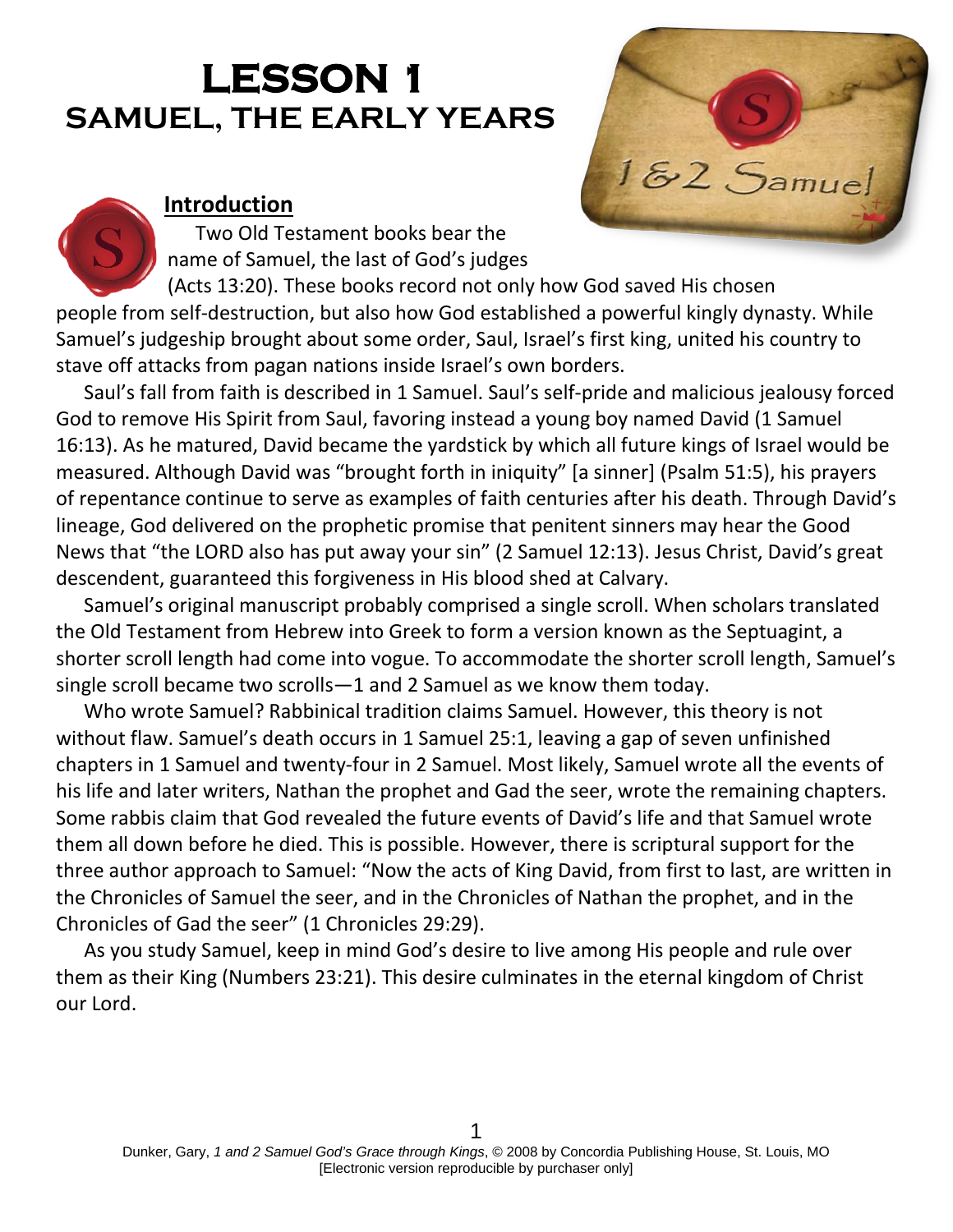#### **Samuel, the Early Years**

1 and 2 Samuel begin where the Book of Judges leaves off. We find extraordinary times— for "in those days there was no king in Israel. Everyone did what was right in his own eyes" (Judges 21:25). Had we lived then, we would have seen that many Israelites were worshiping pagan gods. The pressure to follow other gods was

so strong that Israel's faith was cracking under the weight of it.

So why study 1 and 2 Samuel when they contain events thousands of years old? Because, in these two books, God presents details on how He finally conceded to Israel's request for a human king. This is significant because, in so doing, God is paving the way for the one true King, Jesus Christ, the Son of God and Son of David.

1 and 2 Samuel sketch out the lives of four individuals—first, Hannah, Samuel's mother, then Samuel and his call into the Lord's service. We also meet Israel's first two kings, Saul and David—two men with entirely different relationships with the Lord, who anointed each of them king.

Samuel's birth occurred during the latter part of the period of judges. As such, he is the last judge. As a judge, Samuel called Israel to repent and renew her obedience to her covenant relationship with God. Yet even the Lord's intervention on Israel's behalf against the mighty Philistine army could not prevent the people's demand for a "king to judge us like all the nations" (1 Samuel 8:5).

#### **Meet Hannah**

Against a backdrop of idolatrous religious practices—even among the Jews—God sketches in the lives of one faithful family living in Ramathaim-zophim, some 18 miles southwest of the religious center of Shiloh. In Ramathaim, we meet Elkanah and his wives, Peninnah and Hannah. Peninnah has children; Hannah does not. The rivalry between these two women flared up daily. Elkanah noticed it, but even his tender words brought little healing to a wound made by the constant chaffing of Peninnah's words. Hannah found no relief. In her anguish, Hannah turned to God.

- 1. Have you ever felt painfully discouraged? Have situations brought you to your knees in frustration?
- 2. What do the words "everyone did what was right in his own eyes" (Judges 21:25) tell you about the times into which Samuel was about to be born?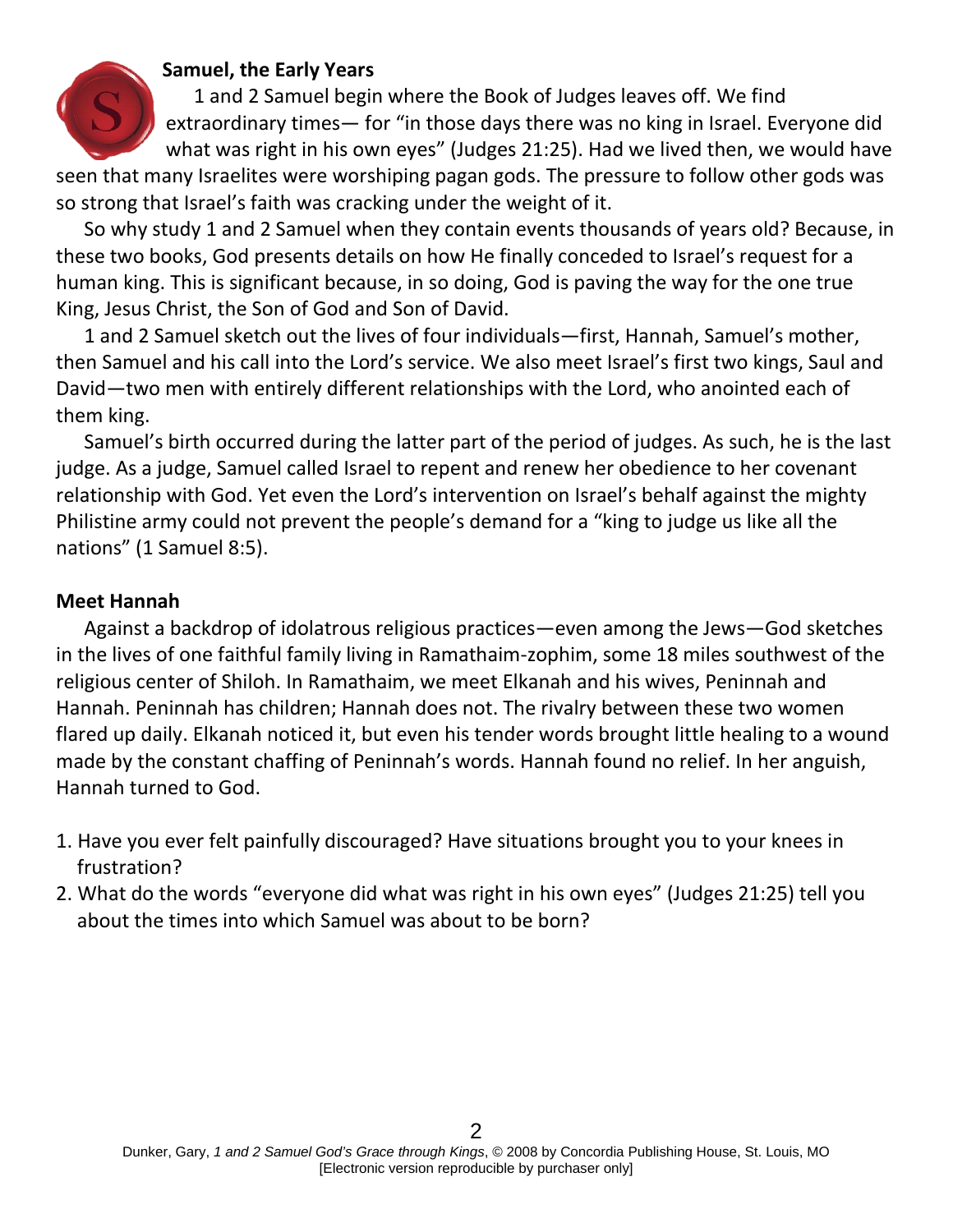

### **Hannah's Prayer and Promise**

Read 1 Samuel 1. At the time of the Old Testament, most people looked upon barrenness as God's punishment for some unrepented sin. Hannah's rival took every opportunity, including feast days, to make fun of Hannah's barrenness.

- 3. How do verses 10, 11, 15, and 16 provide a snapshot of Hannah's feelings as she came before God in prayer?
- 4. In her prayers, Hannah made a vow to God. What did Hannah promise to God in exchange for the birth of a son?
- 5. Eli did not ask Hannah about her prayer request but rewarded her faithfulness with a priestly benediction (1:17). What did Eli ask of God?
- 6. How would you have reacted to Eli's benediction? Why? How did Hannah react?
- 7. Hannah called her son *Samuel* ("God has heard"). Why do you think that this name was a good choice?

# **Hannah's Praise**

Read 1 Samuel 2:1–11. Take a moment to walk in Hannah's sandals. God has made you a mother after years of barrenness. In your joy, you praise God with all your heart.

- 8. In verse 2, Hannah calls God a "rock." What images come to mind with this word? Why is a rock a good metaphor for God?
- 9. God granted Hannah a glimpse of a better future. Her son would anoint Israel's first two kings, a foreshadowing of an even greater king. Who is "the anointed one" (John 4:25–26)?

# **Eli and His Sons**

Read 1 Samuel 2:12–36. God allows us to contrast the lives of those responsible for ministering before Him at Shiloh. God compares the actions of Hophni and Phinehas (vv. 12– 17; 22) to Hannah (vv. 18–21) and Samuel (v. 26).

- 10. How did Hophni and Phinehas abuse the sacred privilege God gave them as priests?
- 11. How did Hannah demonstrate her continued faith in God?
- 12. Contrast the description of Samuel with that of Hophni and Phinehas. What were God's plans for Hophni and Phinehas?

#### **God Calls Samuel**

Read 1 Samuel 3. The circumstances of Samuel's birth reflect the nature of God's plans for his life. God rescued Hannah from her barrenness. Through Samuel, God will rescue His people. Samuel's call is no less dramatic than the circumstances of his birth.

- 13. Eli taught Samuel how to respond to God's call. What did Eli teach Samuel?
- 14. How would you have reacted to Samuel's words of judgment (v. 18)? How did Eli's response show his trust in God?